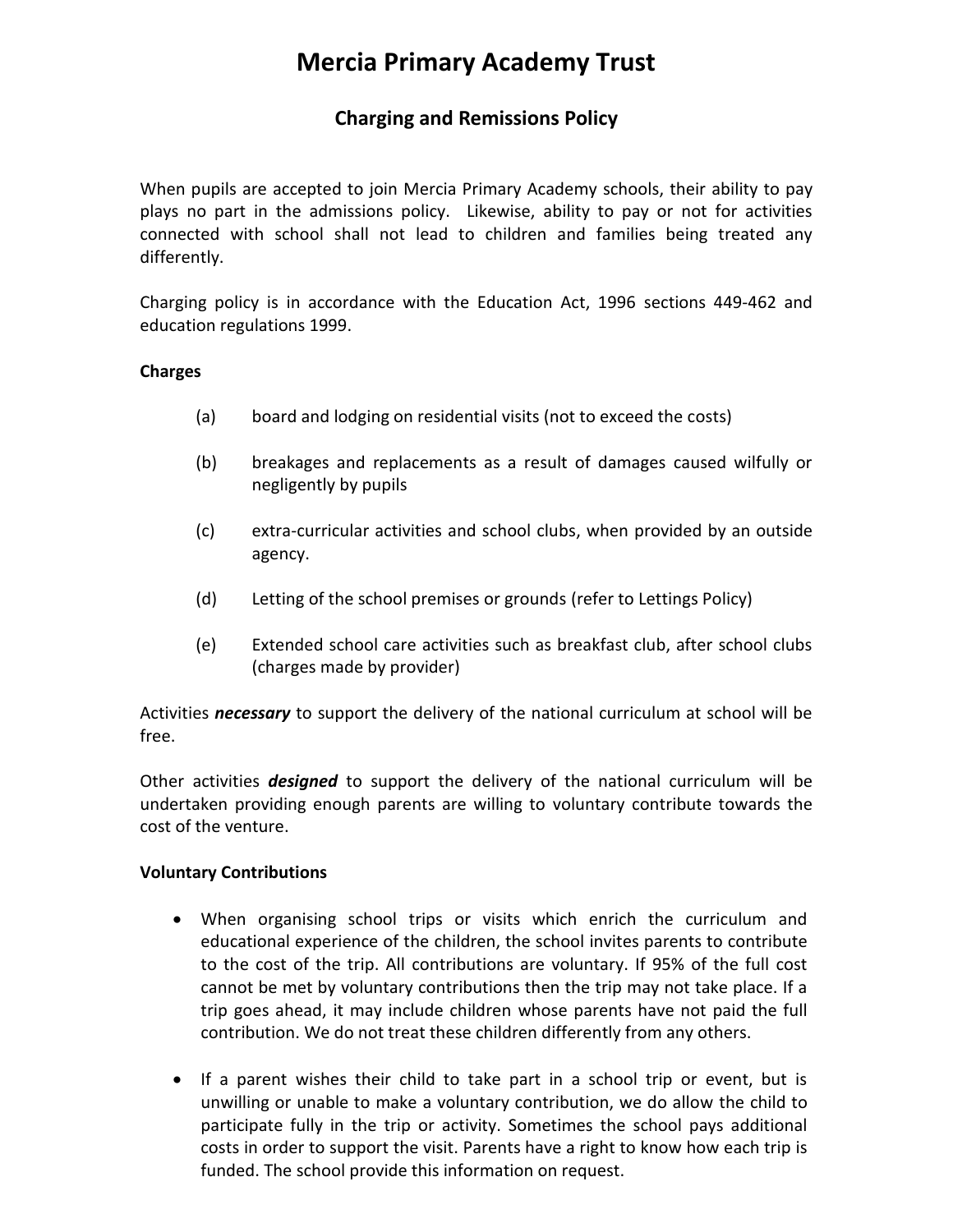- The following is a list of additional activities organised by the school, which require voluntary contributions from parents. These activities are known as 'optional extras'. This list is not exhaustive:
	- $\triangleright$  visits to museums;
	- $\triangleright$  sporting activities which require transport expenses;
	- $\triangleright$  visits to the theatre
	- $\triangleright$  school trips
	- $\triangleright$  musical events

Costs for 'optional extras' will be no more than the cost for the individual child plus a share in any costs of accompanying adults.

# **Remissions**

Children whose parents are in receipt of the following support payments will, in addition to having a free school lunch entitlement, also be entitled to the remission of charges for board and lodging costs during residential school trips. The relevant support payments are:

The children whose parents receive either:

- Income Support
- income-based Jobseekers Allowance
- income-related Employment and Support Allowance
- support under Part VI of the Immigration and Asylum Act 1999
- the guaranteed element of State Pension Credit
- Child Tax Credit (provided you're not also entitled to Working Tax Credit and have an annual gross income of no more than £16,190)
- Working Tax Credit run-on paid for 4 weeks after you stop qualifying for Working Tax Credit
- Universal Credit

This information can be made available in a range of formats and languages, including Braille and large print. If this would be useful to you or someone you know, please contact your Directorate HR Unit.

Signed ………………………………………………………………………….. Director, Mercia Primary Academy Trust

*A signed copy of this document is available from the school office.*

Review Spring 2022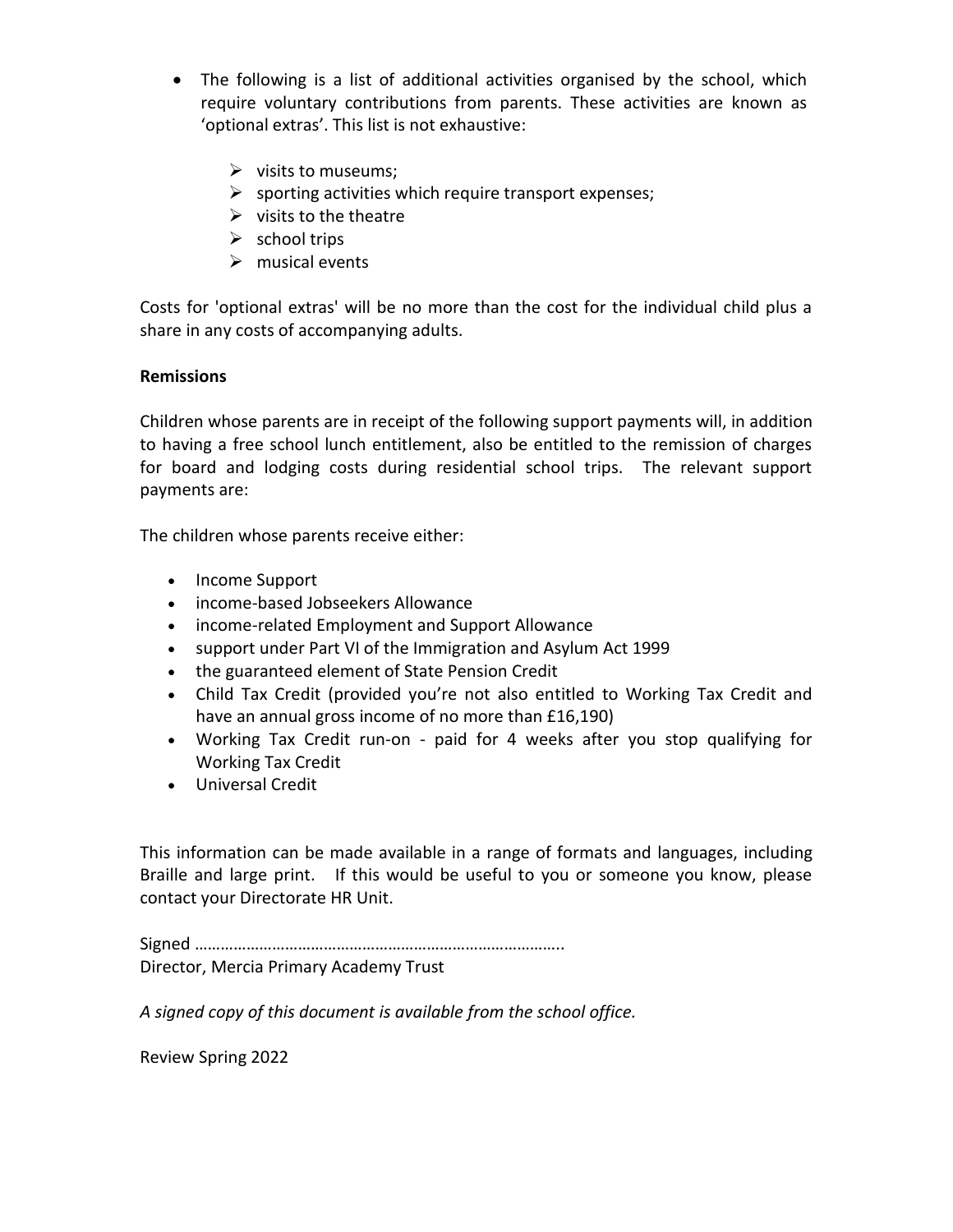## Version Control

| <b>Version</b> | Date<br>Approved | <b>Changes</b>                        | <b>Reasons for Alterations</b>                             |
|----------------|------------------|---------------------------------------|------------------------------------------------------------|
|                | 21.01.2015       | <b>None</b>                           |                                                            |
|                | 09.03.2016       | <b>Remission of charges</b>           | <b>Changes to criteria for FSM</b>                         |
|                | 24.5.17          | <b>None</b>                           |                                                            |
|                | 27.06.2018       | <b>Addition of 'Universal Credit'</b> |                                                            |
|                | 4/11/19          | Individual schools changes to MPAT    |                                                            |
|                | 01.10.2020       | No changes                            |                                                            |
|                | 05.03.2021       | Appendix of charges added             | <b>Clarity on how much</b><br>individual items cost/priced |
|                | 23.03.2021       | Added a range of different formats.   | Accessibility.                                             |